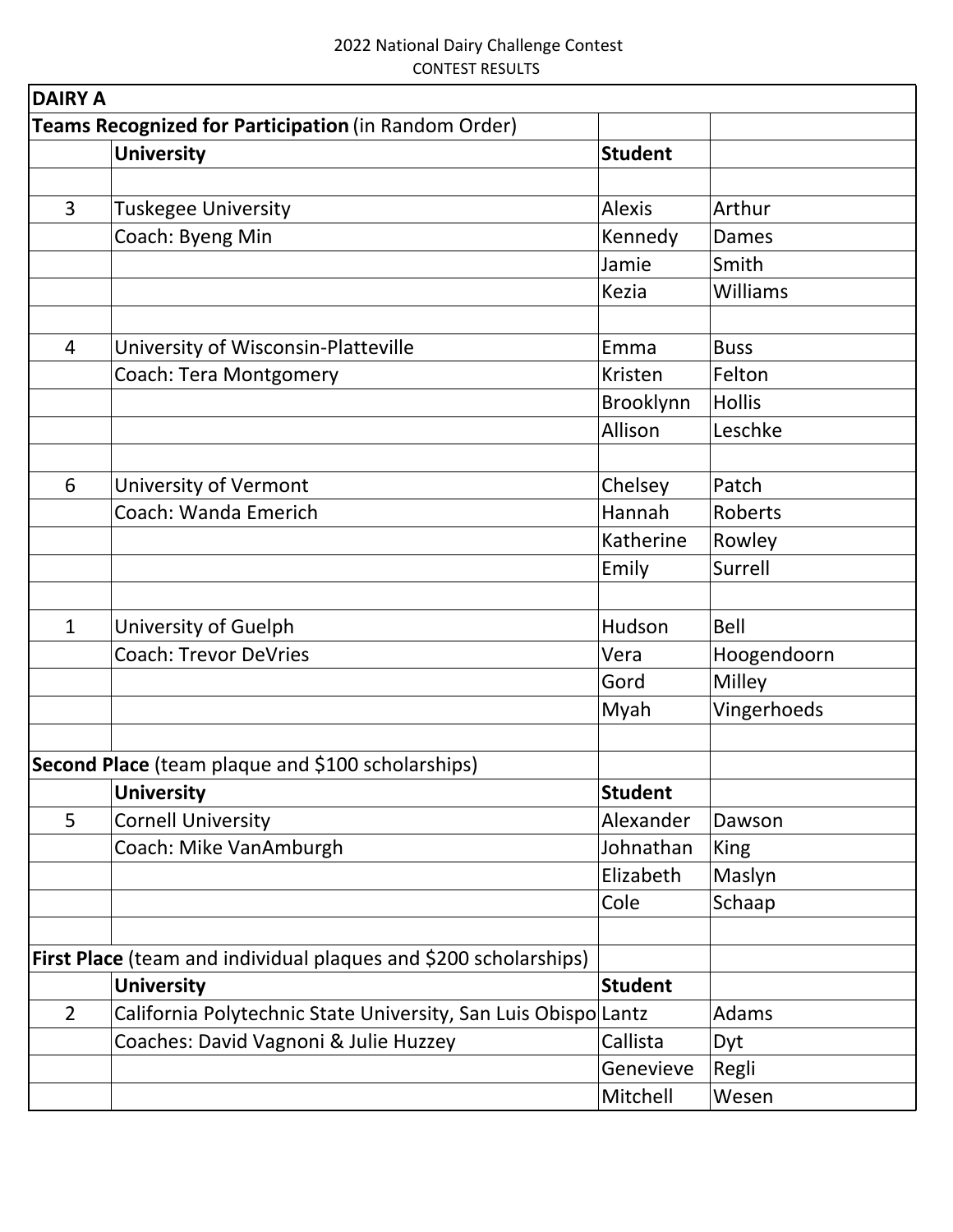| <b>DAIRY B</b> |                                                                         |                |                |  |
|----------------|-------------------------------------------------------------------------|----------------|----------------|--|
|                | Teams Recognized for Participation (in Random Order)                    |                |                |  |
|                | <b>University</b>                                                       | <b>Student</b> |                |  |
| 12             | University of Maine                                                     | Elaina         | Cobb           |  |
|                | Coach: Glenda Pereira                                                   | Rebecca        | French         |  |
|                |                                                                         | Zoe            | <b>McNally</b> |  |
|                |                                                                         | Kaity          | Walorz         |  |
|                |                                                                         |                |                |  |
| 9              | <b>Tarleton State University</b>                                        | Claudia        | Dobrient       |  |
|                | Coach: Grace Canny                                                      | Frank          | Moreman        |  |
|                |                                                                         | Lyndon         | Teichman       |  |
|                |                                                                         | Alyssa         | White          |  |
|                |                                                                         |                |                |  |
| 8              | The Ohio State University                                               | Joshua         | Dickson        |  |
|                | <b>Coach: Maurice Eastridge</b>                                         | Lydia          | Dunaway        |  |
|                |                                                                         | Kalyn          | Strahley       |  |
|                |                                                                         | Ashley         | Stroud         |  |
|                |                                                                         |                |                |  |
| 11             | <b>University of Tennessee</b>                                          | Caleb          | Newman         |  |
|                | Coach: Elizabeth Eckelkamp                                              | Rebecca        | Rahn           |  |
|                |                                                                         | Julia          | Tait           |  |
|                |                                                                         | Landon         | Whitehead      |  |
|                |                                                                         |                |                |  |
|                | Second Place (team plaque and \$100 scholarships)                       |                |                |  |
|                | <b>University</b>                                                       | <b>Student</b> |                |  |
| 10             | Iowa State University                                                   | <b>Beckie</b>  | <b>Burns</b>   |  |
|                | Coach: Gail Carpenter                                                   | Ben            | Cooper         |  |
|                |                                                                         | Anna           | Hanson         |  |
|                |                                                                         | <b>Brianna</b> | <b>McBride</b> |  |
|                |                                                                         |                |                |  |
|                | <b>First Place</b> (team and individual plaques and \$200 scholarships) |                |                |  |
|                | <b>University</b>                                                       | <b>Student</b> |                |  |
| $\overline{7}$ | University of Wisconsin-Madison                                         | Gaelan         | Combs          |  |
|                | <b>Coach: Ted Halbach</b>                                               | Josh           | Gerbitz        |  |
|                |                                                                         | Colin          | <b>Uecker</b>  |  |
|                |                                                                         | William        | Zeimet         |  |
|                |                                                                         |                |                |  |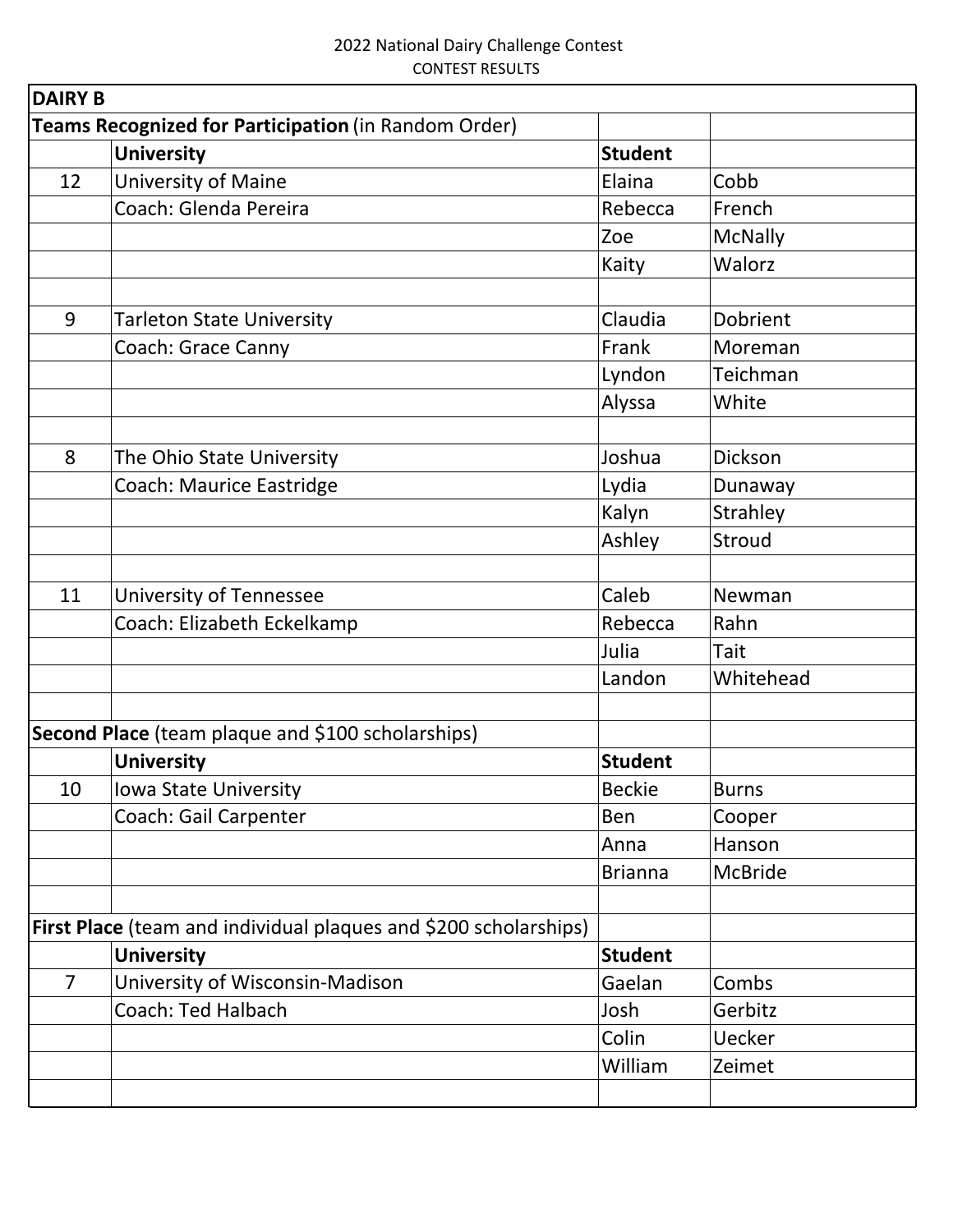| <b>DAIRY C</b> |                                                                  |                |                |
|----------------|------------------------------------------------------------------|----------------|----------------|
|                | Teams Recognized for Participation (in Random Order)             |                |                |
|                | <b>University</b>                                                | <b>Student</b> |                |
| 18             | University of Wisconsin-River Falls                              | Marie          | Haase          |
|                | Coach: Sylvia Kehoe                                              | Judd           | Saemrow        |
|                |                                                                  | Rachel         | Skinner        |
|                |                                                                  | Katie          | Yahnke         |
| 13             | Aggregate Team: University of Idaho/University of Minnesota      | Mckinnon       | <b>Bradley</b> |
|                | Coaches: Amin Ahmadzadeh and Mireille Chahine/Marcia<br>Endres   | Sydney         | Haynes         |
|                |                                                                  | Greg           | <b>Brosig</b>  |
|                |                                                                  | Kjersten       | Veiseth        |
| 14             | The Pennsylvania State University                                | Hannah         | Diehl          |
|                | Coach: Lisa Holden                                               | Greg           | <b>Norris</b>  |
|                |                                                                  | Donald         | Opp            |
|                |                                                                  | Kyra           | Phelps         |
|                |                                                                  |                |                |
| 16             | University of Mount Olive                                        | Isaac          | Cecil          |
|                | <b>Coach: Heather Glennon</b>                                    | William        | Coltrane       |
|                |                                                                  | Rachel         | Gray           |
|                |                                                                  | Rylee          | Schofield      |
|                |                                                                  |                |                |
|                | Second Place (team plaque and \$100 scholarships)                |                |                |
|                | <b>University</b>                                                | <b>Student</b> |                |
| 17             | South Dakota State University                                    | Carter         | Espinoza       |
|                | Coaches: Tracey Erickson and Tiffany Van Buren                   | <b>Ross</b>    | Herber         |
|                |                                                                  | Amber          | McElmury       |
|                |                                                                  | Lukas          | Pierson        |
|                | First Place (team and individual plaques and \$200 scholarships) |                |                |
|                | <b>University</b>                                                | <b>Student</b> |                |
| 15             | University of Minnesota                                          | Leif           | Annextad       |
|                | <b>Coach: Marcia Endres</b>                                      | Mathias        | Annextad       |
|                |                                                                  | <b>Nick</b>    | Seitzer        |
|                |                                                                  | Jacob          | Twohey         |